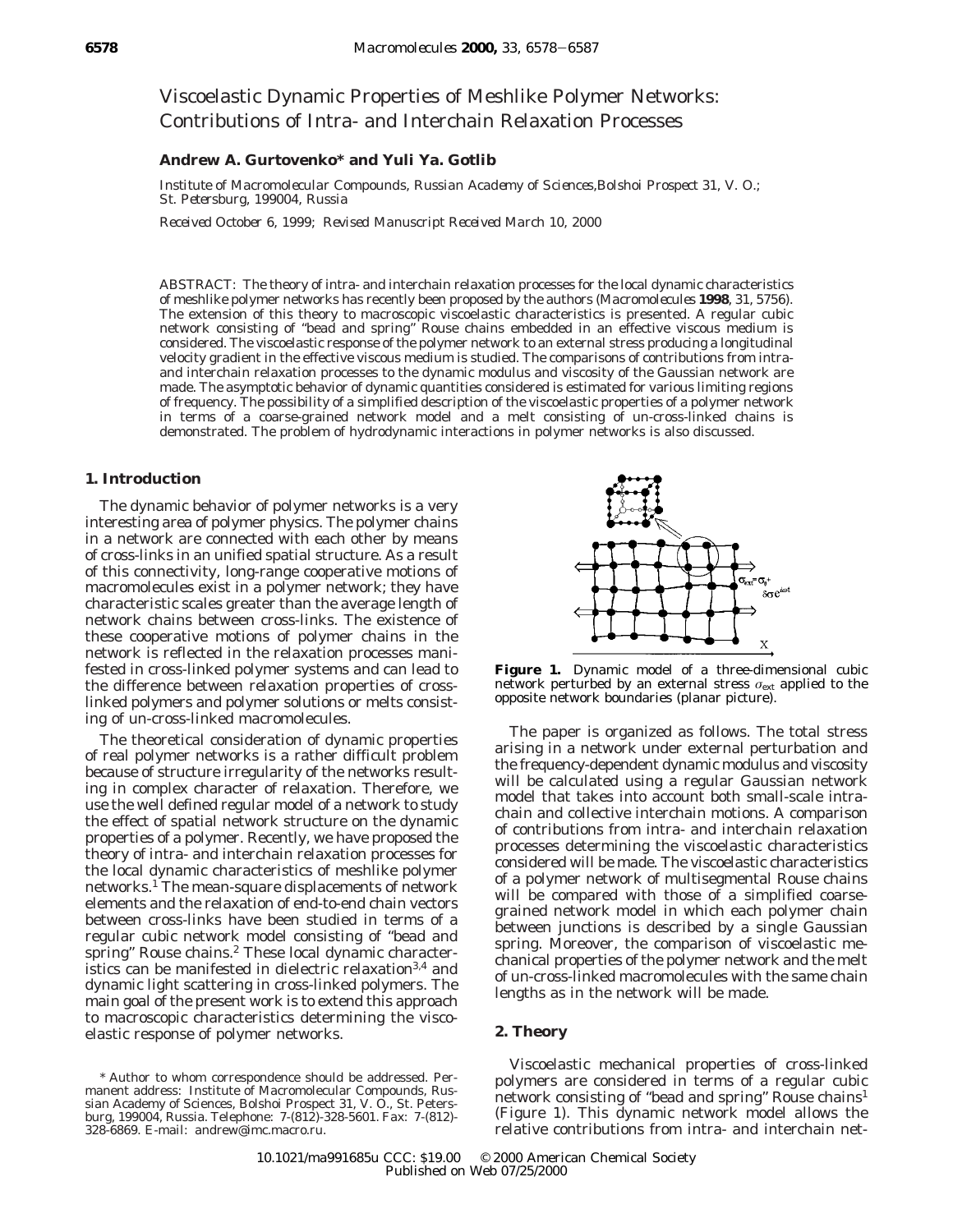work motions to be studied. To study the viscoelastic mechanical properties of a polymer network, one can consider its response to an external perturbation (stress). It is assumed that the external stress is applied directly to the boundaries of a polymer sample. A dry polymer network without solvent is considered. According to the well-known approach developed for polymer melts,<sup>5</sup> an effective viscous medium can be introduced into a concentrated polymer system. The effective medium describes viscous interactions of a given segment with all other segments; these interactions cannot be reduced to the intersegmental friction between a given pair of segments. Making an extension of this approach to cross-linked bulk polymers (elastomers), one can assume that a similar effective medium exists in a dry polymer network. This medium takes into account the stochastic character of contacts of network chain segments and the degrees of freedom which are not included in the network model (e.g., elements smaller than the Gaussian segment, side groups, dangling chains, etc.).

It is assumed that an external stress  $\sigma_{\text{ext}}$  applied to the opposite boundaries of a network (Figure 1) consists of two parts

$$
\sigma_{\text{ext}} = \sigma_0 + \delta \sigma_{\text{ext}} \exp(i\omega t) \tag{1}
$$

The constant stress component  $\sigma_0$  stretches the network system and ensures its fixed average volume. This corresponds to the approach of James and Guth, 6,7 who have introduced internal pressure into the threedimensional Gaussian network model to prevent its collapse to infinite density. The second stress component *δσ*ext exp(*iωt*) determines the periodic motion (at a frequency *ω*) of network boundaries about their average positions fixed by the stress  $\sigma_0$ . It is essential that the effective viscous medium of a network system relaxes much more rapidly than the degrees of freedom of the network (junctions and nonjunction beads of network chains). This means that external perturbation affects at first (at small times) only the effective viscous medium and produces a certain velocity field in it. This perturbation does not yet affect the network degrees of freedom. After the medium is perturbed, the network elements (junctions and nonjunction beads) begin to move with respect to the effective medium which is already perturbed by external perturbation. The above approach is quite analogous to that for polymer melts.<sup>5</sup>

The small periodic displacements of network boundaries with respect to their average positions are assumed to produce a longitudinal velocity gradient of an effective viscous medium. If the medium is purely viscous and its viscosity is  $\eta_m$ , the internal stress  $\sigma_m$ resulting from the deformation of medium is given by

$$
\sigma_{\rm m} = G \eta_{\rm m} \tag{2}
$$

where *G* is the longitudinal velocity gradient. There is some uncertainty related to the viscosity value *η*<sup>m</sup> of the effective medium. In dynamic theory of polymer melts, the quantity  $\eta_m$  has been assumed to be close to the viscosity of a melt consisting of polymer monomers.5 A similar assumption may also be used for the dry polymer network considered.

Let an external stress  $\sigma_{ext}$  (see eq 1) act on the network along the *X* axis of the Cartesian coordinate system (Figure 1). A cross-linked polymer sample as a whole is incompressible. The constancy of the network volume *V*<sup>0</sup> under a small deformation means that the

network extension *δX* along the *X* axis should lead to the compression along the *Y* and *Z* axes. The following condition must be fulfilled:  $\delta X = -(1/2)\delta Y - (1/2)\delta Z$ . In other words, when an external stress produces a small longitudinal velocity gradient in the effective medium along the *X* axis, the internal pressure in the network sample leads to the appearance of longitudinal gradients in normal directions. In the case of a network consisting of Gaussian chains, the motions of *X*, *Y*, and *Z* components of position vectors of network elements are independent of each other. The equations of motion of each Cartesian component are linear and have identical forms. Therefore, it is sufficient to consider only the network deformation along the direction of an external stress, i.e., along the *X* axis (Figure 1). The consideration of network deformations along the directions normal to the *X* axis is analogous.

A longitudinal velocity gradient *G* of effective viscous medium is given by

$$
G = G_0 \exp(i\omega t) \tag{3}
$$

where  $G_0 = |G|$  is the absolute value of velocity gradient. Since the effective viscous medium of a dry polymer network is modeled by stochastic interactions between the degrees of freedom of the same network, the motion of this medium should be self-consistent with the macroscopic deformation of cross-linked polymer sample. The network deformation *L*(*t*) along the *X* axis is determined as

$$
L(t) = L_0 + \delta L(t) \tag{4}
$$

where  $L_0$  is the average linear size of the cross-linked polymer along the *X* axis and  $\delta L(t)$  is the network deformation with respect to the average linear size *L*0. Then the longitudinal velocity gradient *G* of an effective viscous medium is directly related to the deformation *δL*(*t*) of a polymer sample:

$$
G = \frac{\mathrm{d}}{\mathrm{d}t} \frac{\delta L(t)}{L_0} \tag{5}
$$

Equation 5 describes the interconnection between the motion of an effective viscous medium and the macroscopic deformation of a polymer network.

In the simplest hypothetical case, when the network elements (junctions and nonjunction beads) do not interact with an effective viscous medium, the viscoelastic response of the polymer network sample may be described by a simple Voigt element<sup>8</sup> consisting of a spring and a dashpot, which are connected in parallel. The viscosity of the dashpot equal to that of the effective viscous medium  $\eta_m$ , and the elasticity constant of the spring corresponds to the equilibrium modulus *G*<sup>e</sup> of polymer network. Then the internal stress *σ* arising in the polymer network as a response to an external perturbation would be given by the sum of two independent components: the stress  $\sigma_{\rm m}$  corresponding to the deformation of the medium (eq 2) and the stress *σ*el resulting from the deformation of elastic Gaussian springs which form the network. The latter stress component is given by

$$
\sigma_{\rm el} = \frac{\delta L(t)}{L_0} G_{\rm e} \tag{6}
$$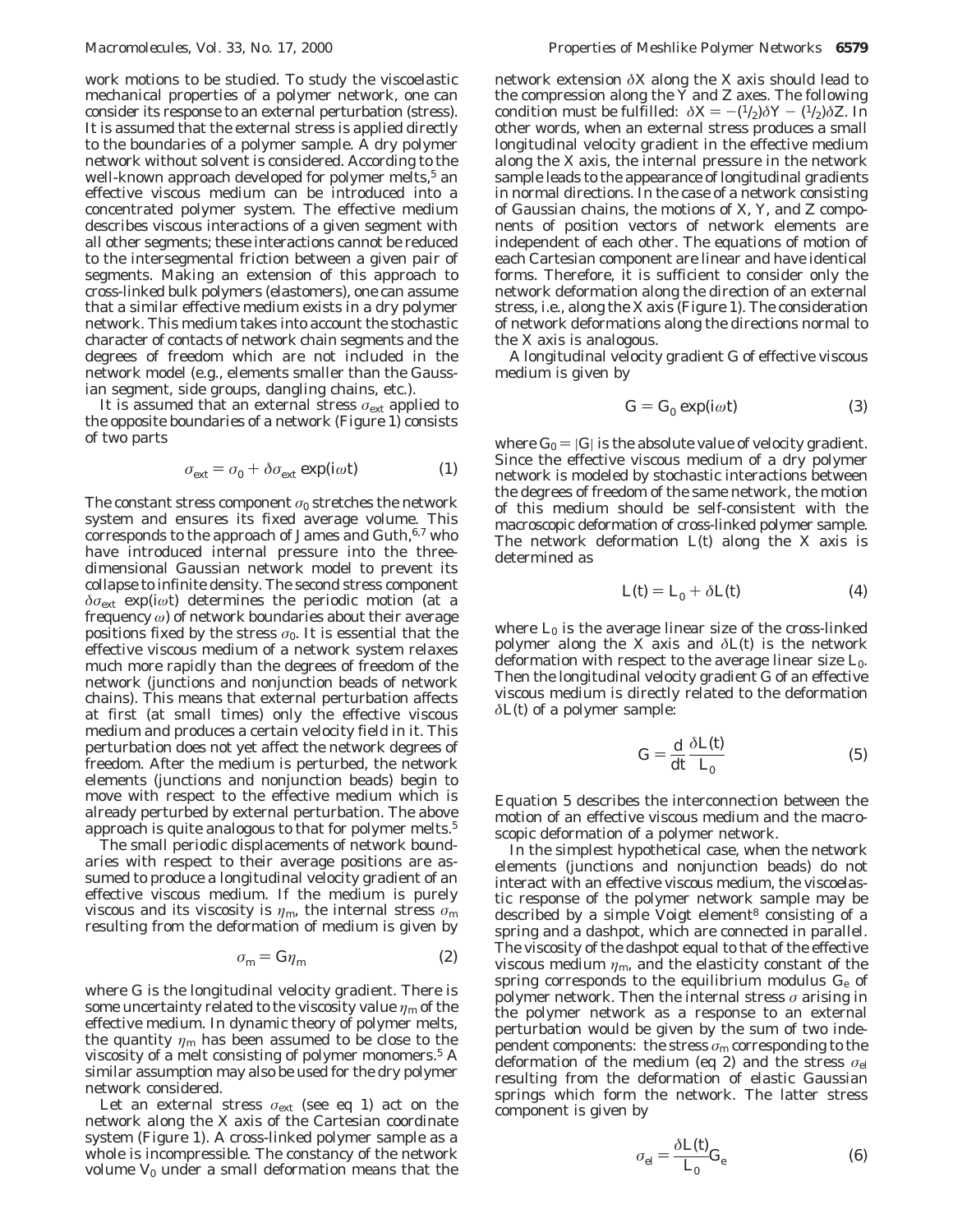If the interactions between the network and the effective viscous medium are taken now into consideration, an additional stress component *σ*int corresponding to these viscous interactions appears. It is this stress component that determines the frequency and time dependences of viscoelastic characteristics of a polymer network. Hence, the total internal stress  $\sigma$  arising in a bulk crosslinked polymer has the form<sup>9</sup>

$$
\sigma = \sigma_{\rm m} + \sigma_{\rm el} + \sigma_{\rm int} \tag{7}
$$

where the stress components  $\sigma_{m}$  and  $\sigma_{el}$  are given by eqs 2 and 6, respectively. It should be emphasized that there are two main features which distinguish the network model proposed from the dynamic model of polymer melts.5 First, in cross-linked polymers there is the nonzero equilibrium modulus  $G<sub>e</sub>$  and, therefore, an additional stress contribution *σ*el absent in melts. Second, the polymer chains in a network are connected with each other in a three-dimensional spatial structure. This leads to a more complicated form of the main nontrivial stress component *σ*int determining the frequency dependences of dynamic moduli as compared with those of polymer melts.

To obtain the stress component *σ*int and, therefore, to calculate the dynamic modulus and viscosity of a polymer network, we use the method of calculation of the additional work  $A_{\text{add}}$  which is made by the network owing to the friction of polymer chains against an effective viscous medium. This is a widely used standard approach, and it may be found elsewhere.5,8,10 In general, the additional work  $A_{\text{add}}$  per unit volume and per unit time, which arises from the motion of network chains in an effective viscous medium, is given by

$$
A_{\text{add}} = \frac{1}{V} \frac{1}{T_{\omega}} \int_0^{T_{\omega}} \sum_X \langle F_{\text{fr}}(X) V_{\text{m}}^*(X) \rangle \, \mathrm{d}t \tag{8}
$$

Here *V* is the volume of a network, *T<sup>ω</sup>* is the period of an external force acting at a frequency  $\omega$ ,  $V_{\text{m}}^{*}(X)$  is the complex conjugate of velocity of an effective viscous medium in the vicinity of a network element *X*, and  $\langle ... \rangle$ means the configurational average. Note that eq 8 determines the additional work due to network extension along the *X* axis. As mentioned above, in an incompressible polymer sample this extension should be accompanied by the compression in the normal directions. The calculations of corresponding additional works arising from network compressions along the *Y* and *Z* axes are quite analogous to those for the deformation along the *X* axis (longitudinal velocity gradient *G* should be replaced by the quantity  $({}^{1}/_{2})$ *G*).

We shall make all the calculations of  $A_{add}$  in terms of the Rouse model, $2$  i.e., the hydrodynamic interactions between the network chains and the viscous medium will be neglected. At the end of the paper (section 3.4) we shall discuss the problem of hydrodynamic interactions. In the Rouse approximation, the friction force  $F_{\text{fr}}(X)$  acting on the network elements from a perturbed effective viscous medium has the form  $\zeta$ [ $V_m(X) - X$ ] where *ς* is the friction constant of a given network element (junction or nonjunction bead) and  $V_m(X) = G_0 X$ exp(*iωt*) is the velocity of the viscous medium in the vicinity of network element  $X$ . As has been shown,<sup>1,11</sup> the exact analytical solution for relaxation times of a regular cubic network consisting of "bead and spring"

Rouse chains can be obtained if the friction constant of a junction is three times greater than that of a nonjunction bead (in other cases the solution can be found using numerical calculations). Hence, friction forces acting on the junctions and nonjunction beads of network chains differ from each other. They are given by  $3V_0[V_m(X) - \dot{X}]$  and  $V_0[V_m(X) - \dot{X}]$  for a junction and a nonjunction bead, respectively (here  $V_0$  is the friction constant of a nonjunction bead).

As mentioned above, the network system considered is characterized by the fixed average volume ensured by the constant component  $\sigma_0$  of an external stress (see eq 1). This means that the average values of projections of position vectors of the network elements are not equal to zero. This distinguishes them from the "unstrained" polymer networks embedded in a viscous medium (see, for example, ref 12), and polymer solutions and melts. $5,8,10$ In a Gaussian network having a fixed average volume, the X projection of the position vector of a given network element  $X(t)$  consists of the nonzero average value  $\langle X \rangle$ and the time-dependent fluctuating part *δX*(*t*), i.e., *X*(*t*)  $=\langle X\rangle + \delta X(t)$ . The quantities  $\langle X\rangle$  are determined by the average positions of network elements in space and would have to provide an additional contribution to the work  $A_{add}$  as compared with the "unstrained" polymer networks for which  $\langle X \rangle = 0$ . This contribution corresponds to the spectrum of average values of displacements of network elements 〈*δX*(*t*)〉. However, the abovementioned interconnection between the motion of an effective viscous medium and the macroscopic network deformation (eq 5) leads to an affine (homogeneous) deformation of a polymer network. As a result, the average velocities of network elements are equal to those of the effective viscous medium in the vicinity of these network elements:  $\langle X(t) \rangle = \langle V_m(X) \rangle$ . In other words, the average value of friction force acting on a network from a viscous medium is equal to zero and does not make any contributions to the additional work  $A_{add}$  (eq 8). This means that only the relaxation spectrum of mean squares 〈*δX*2(*t*)〉 of displacements of network elements is excited in this system (spectrum of average values  $\langle \delta X(t) \rangle$  does not appear). This fact was rigorously demonstrated in the frame of a simplified coarse-grained network model9 and may be easily extended to a network model consisting of multisegmental Rouse chains.

Taking into account the difference between the friction constants of a junction and a nonjunction bead and all the above considerations concerning the average values  $\langle X \rangle$ , the additional work  $A_{\text{add}}$  (see eq 8) may be rewritten as

$$
A_{\text{add}} =
$$
  

$$
- \frac{G_0}{V} \frac{1}{T_{\omega}} \int_0^{T_{\omega}} \left\langle \left( \frac{1}{2} V_0 \exp[-i\omega t] \frac{d}{dt} I(\delta X) - G_0 V_0 I(\delta X) \right) \right\rangle dt
$$
  
(9)

where

$$
I(\delta X) = \sum_{\Omega} [3\delta X_0^2(\Omega;t) + \sum_{p=1}^3 \sum_{j=1}^n \delta X_p^2(\Omega;j;t)] \qquad (10)
$$

Here  $\delta X_0(\Omega; t)$  and  $\delta X_p(\Omega; t, t)$  are the fluctuating parts of *X* projections of junctions and nonjunction beads, respectively. An elementary cell of a cubic network consists of a junction and three "bead and spring" Rouse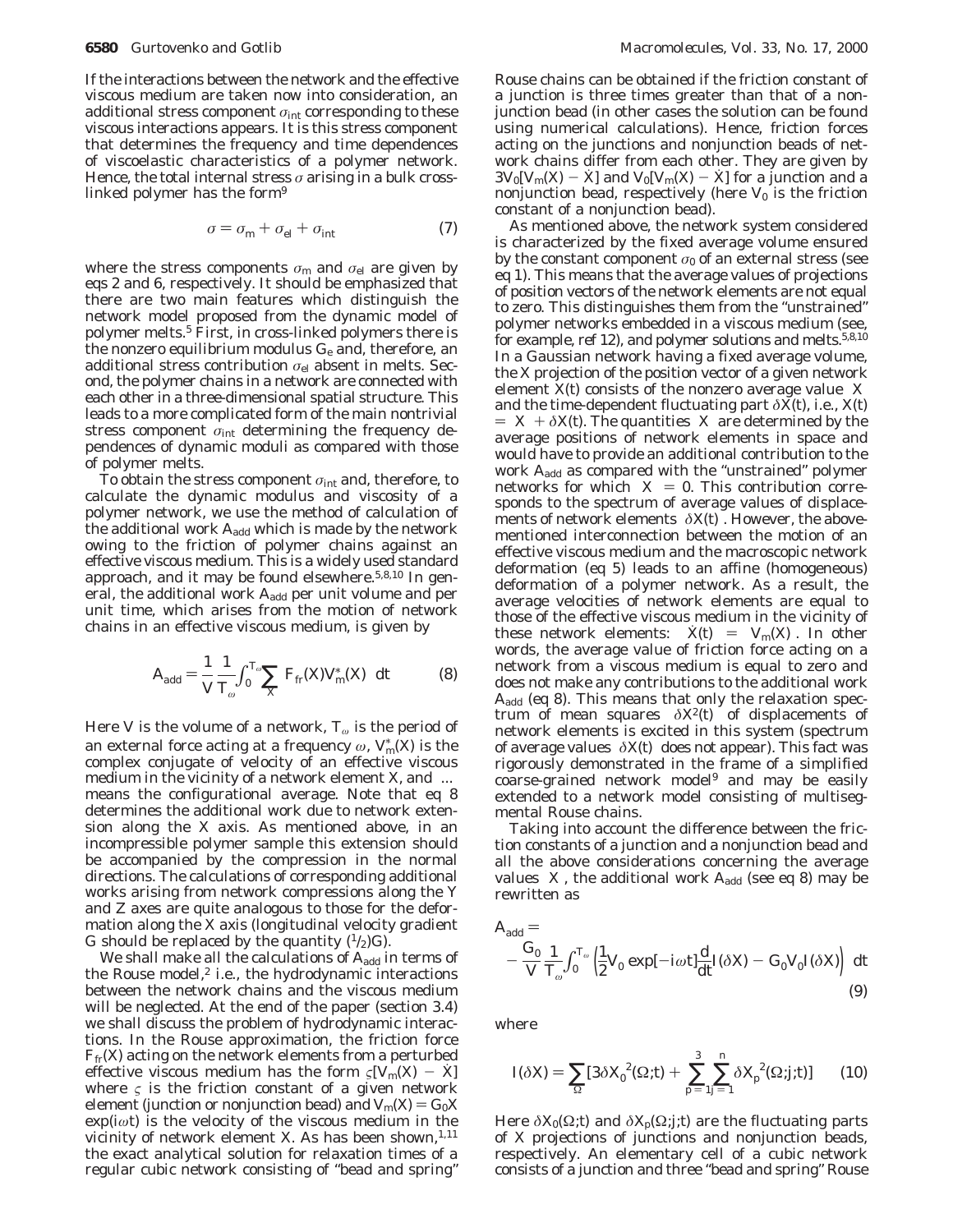chains. All the network chains have the identical contour lengths. A Rouse chain between cross-links (junctions) consists of *n* "beads" with a friction constant *V*<sub>0</sub> and  $(n + 1)$  "springs" with an elasticity constant  $K_0$ . As mentioned above, the case when the friction constant of a network junction is equal to  $3V_0$  is considered. Each junction of a regular cubic network is marked by a threecomponent index  $\Omega = (\alpha, \beta, \gamma)$ . The quantities α, *β*, and *γ* range from unity to the number of network junctions *N* along a given Cartesian direction. The total number of the junctions in a network is equal to  $N^3$ . Each nonjunction bead in a chain between network junctions is marked by the number  $\Omega = (\alpha, \beta, \gamma)$  of a cubic network cell, by the number  $p$  of a chain in the cubic cell ( $p =$ 1*...*3), and by the number *j* of the bead along the network chain (*j* ranges from 1 to *n*).

In contrast to a simplified coarse-grained network model9,12 where a chain between junctions is modeled by a single Gaussian spring and all the network elements (junctions) are identical, the network model considered contains the elements of two sorts: junctions and nonjunction beads in the chains between junctions, which differ in their friction constants. Therefore, the main problem in the calculation of an additional work  $A_{\text{add}}$  is in the determination of different weights contributed by network junctions  $\delta X_0(\Omega;t)$  and nonjunction beads  $\delta X_p(\Omega; j; t)$  to the quantity  $A_{\text{add}}$  (eqs 9 and 10). To obtain the additional work  $A_{add}$  we use the normal mode treatment. It is assumed that an external perturbation applied to a network is small. It corresponds to the smallness of a longitudinal velocity gradient of an effective viscous medium. Therefore, the normal modes of a network which is not perturbed by an external stress may be used. The transformation from Cartesian coordinates to normal modes for elements of a nonperturbed cubic network has been obtained previously<sup>1</sup> and may be written in the following form:

$$
\delta X_p(\Omega;j,t) = \sum_{\vec{\theta}} \sum_{\psi} C_p(\Omega,j,\vec{\theta},\psi) Q(\psi,\vec{\theta};t) \quad (11a)
$$

$$
\delta X_0(\Omega, t) = \sum_{\vec{\theta}} \sum_{\psi} C_0(\Omega; \vec{\theta}, \psi) Q(\psi, \vec{\theta}; t) \qquad (11b)
$$

Here  $\psi$  is the intrachain wave vector determining the phase shift between displacements of neighboring beads in a network chain and  $\theta$  is the interchain wave vector describing the phase shift between network cells. Note that the coefficients  $C_p(\Omega, j; \theta, \psi)$  and  $C_0(\Omega, \theta, \psi)$  may be complex values.

The normal mode transformation allows the potential energy  $U(X)$  and dissipation function  $R(X)$  of a cubic network consisting of "bead and spring" Rouse chains to be diagonalized simultaneously. In the case of dissipation function, this means that the following condition should be fulfilled:<sup>1</sup>

$$
\sum_{\Omega} [3\delta X_0^2(\Omega;t) + \sum_{p=1}^3 \sum_{j=1}^n \delta X_p^2(\Omega;j;t)] = \sum_{\tilde{\theta}} \sum_{\psi} \tilde{Q}^2(\tilde{\theta};\psi;t)
$$
\n(12)

Substituting the normal mode transformation (eqs 11) into this condition, one can obtain the relation between the coefficients of the normal mode transformation:

$$
\sum_{\Omega} [3C_0(\Omega; \vec{\theta}, \psi) C_0^*(W; \vec{\theta}, \psi) +
$$
  

$$
\sum_{p=1}^3 \sum_{j=1}^n C_p(\Omega_j; \vec{\theta}, \psi) C_p^*(\Omega_j; \vec{\theta}, \psi)] = 1
$$
 (13)

Using this relation and the normal mode transformation (eq 11), eq 9 for the additional work  $A_{add}$  may be rewritten as

$$
A_{\text{add}} =
$$
  
-  $\frac{G_0}{VT_\omega} \int_0^{T_\omega} \left(\frac{1}{2}V_0 \exp[-i\omega t] \frac{d}{dt}I(Q) - G_0 V_0 I(Q)\right) dt$  (14)

where

$$
I(Q) = \sum_{\vec{\theta}} \sum_{\psi} \langle Q^2(\vec{\theta}; \psi; t) \rangle \tag{15}
$$

One can see from eqs 14 and 15 that the additional work  $A_{\text{add}}$  is determined by the mean squares of normal modes  $\langle Q^2 \rangle$ . They may easily be obtained from the equations of motion of a Gaussian network with the use of condition of the smallness of an external perturbation (or a velocity gradient *G*0).

The equations of motion of the network elements with respect to an effective viscous medium in which a longitudinal velocity gradient  $G = G_0 \exp[i\omega t]$  exists have the following forms for a nonjunction bead (cf. ref 1)

$$
\zeta_0 \left[ \frac{d}{dt} \delta X_p(\Omega; j; t) - G_0 \delta X_p(\Omega; j; t) \exp(i\omega t) \right] +
$$
  
\n
$$
K_0[2\delta X_p(\Omega; j; t) - \delta X_p(\Omega; j + 1; t) - \delta X_p(\Omega; j - 1; t)] =
$$
  
\n
$$
F_{Br}(\delta X_p(\Omega; j; t))
$$
 (16a)

and for a network junction

$$
3\xi_0 \left[ \frac{d}{dt} \delta X_0(\alpha, \beta, \gamma; t) - G_0 \delta X_0(\alpha, \beta, \gamma; t) \exp(i\omega t) \right] +
$$
  
\n
$$
K_0[6\delta X_0(\alpha, \beta, \gamma; t) - \delta X_1(\alpha, \beta, \gamma; 1; t) -
$$
  
\n
$$
\delta X_1(\alpha - 1, \beta, \gamma; n; t) - \delta X_2(\alpha, \beta, \gamma; 1; t) -
$$
  
\n
$$
\delta X_2(\alpha, \beta - 1, \gamma; n; t) - \delta X_3(\alpha, \beta, \gamma; 1; t) -
$$
  
\n
$$
\delta X_3(\alpha, \beta, \gamma - 1; n; t) = F_{\text{Br}}(\delta X_0(\alpha, \beta, \gamma; t))
$$
 (16b)

Here  $F_{\text{Br}}(\delta X)$  is the stochastic Brownian force. Using normal mode transformation (eqs 11) one can obtain the equations of motion of normal modes *Q*

$$
\varsigma_0 \left[ \frac{\mathrm{d}}{\mathrm{d}t} Q(t) - G_0 Q(t) \exp(i\omega t) \right] +
$$
  
 
$$
K_0 2(1 - \cos \psi) Q(t) = F_{\mathrm{Br}}(Q) \quad (17)
$$

After multiplying eq 17 by *Q* and averaging the equation over all the configurations of a network system, the equations of motion for the mean squares of normal modes  $\langle Q^2 \rangle$  can be obtained

$$
\varsigma_0 \left[ \frac{1 \mathrm{d}}{2 \mathrm{d}t} \langle Q^2 \rangle - G_0 \langle Q^2 \rangle \exp(i \omega t) \right] +
$$
  
 
$$
K_0 2 (1 - \cos \psi) \langle Q^2 \rangle = k_\mathrm{B} T \quad (18)
$$

Then one can use the perturbation theory with a small parameter, namely, the solution of eq 18 may be expanded in the power series of a small velocity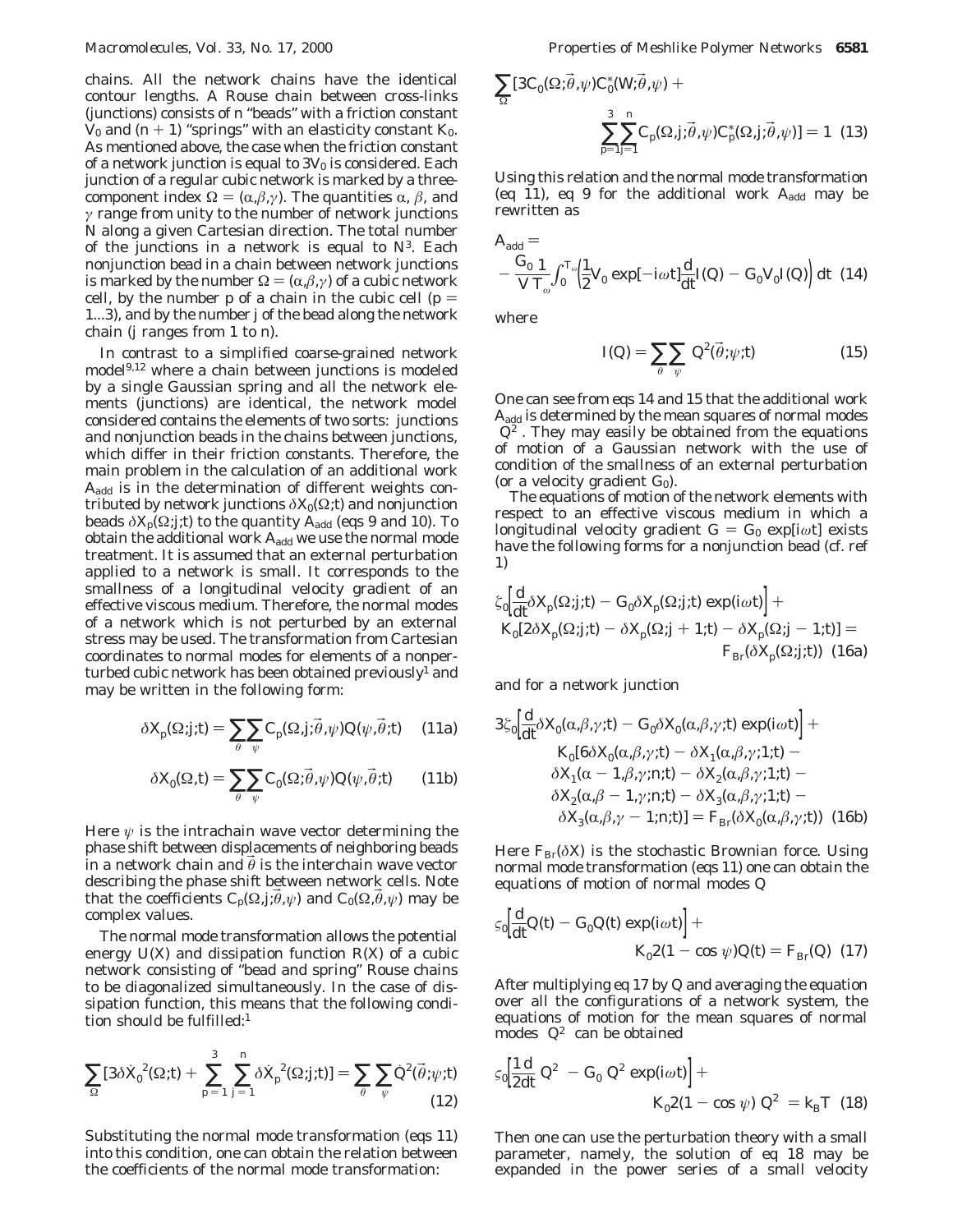gradient including terms up to first power of *G*0, i.e.,  $\langle Q^2 \rangle = C_1 + C_2 G_0 \exp(i\omega t).$ 

Finally, we obtain the following expression for the additional work A<sub>add</sub> arising from the friction of network chains against to a viscous medium

$$
A_{\rm add} = G_0^2 2\nu k_{\rm B} T \frac{1}{N^3} \sum_{\vec{\theta}} \sum_{\psi} \frac{\tau(\psi)}{1 + i\omega \tau(\psi)} \tag{19}
$$

where *ν* is the number of cross-links per unit volume and  $N<sup>3</sup>$  is the total number of cross-links (junctions) in the cubic network considered. The set of relaxation times  $\tau(\psi)$  manifested in mechanical relaxation of a network is given by

$$
\tau(\psi) = \frac{2\tau_0}{(1 - \cos \psi)}\tag{20}
$$

Here  $\psi$  is the intrachain wave vector and  $\tau_0$  is the relaxation time of a single Gaussian subchain

$$
\tau_0 = \frac{5_0}{8K_0} \tag{21}
$$

where *ς*<sup>0</sup> is the friction constant of a nonjunction bead and *K*<sup>0</sup> is the elasticity constant of a "spring" between neighboring beads. The relaxation times manifested in mechanical relaxation of a network are two times smaller than those determining local relaxation properties (see eq 5 of ref 1). This is caused by the fact that the spectrum of mean squares of normal modes  $\langle Q^2 \rangle$  is excited in macroscopic mechanical relaxation. This situation differs from that in the local relaxation phenomena (e.g., dielectric relaxation of polymer networks)3,4 in which the spectrum of average values of normal modes  $\langle Q \rangle$  is manifested. Note that the structure of the expression for the additional work A<sub>add</sub> obtained for a network consisting of "bead and spring" Rouse chains (eq 19) is the same as that for a coarse-grained network model<sup>9</sup> (and for polymer solutions<sup>8,10</sup> and melts<sup>5</sup> as well) with corresponding sets of relaxation times. This fact confirms the result obtained by Golovachev<sup>13</sup> that the above structure of the expression for an additional work A<sub>add</sub> holds for network systems with arbitrary topologies if the interchain friction interactions are neglected.

The additional work A<sub>add</sub> determines the stress contribution *σ*int arising from viscous interactions between the network chains and the effective medium:  $\sigma_{int}$  =  $A_{\text{add}}/G_0$  (see, for example, refs 8 and 10). It is also essential to take into account the contributions to the additional work  $A_{\text{add}}$  provided by the network compression along the axes normal to the direction of an external stress (the *X* axis). These contributions may be calculated in an analogous way as the additional work arising from the deformation along the *X* axis and are given by equations similar to eq 19 (quantity *G*<sup>0</sup> should be replaced by  $(1/2)G_0$ ). Finally, the stress  $\sigma_{int}$  in which we are interested (see eq 7) is given by

$$
\sigma_{int} = \frac{\tau(\psi_1)}{\int N^3 \, \bar{\theta} \, \psi_1} \left[ \frac{1}{N^3 \, \bar{\theta} \, \psi_1} \sum_{\psi_1} \frac{\tau(\psi_1)}{1 + i \omega \tau(\psi_1)} + 2 \sum_{\psi_2} \frac{\tau(\psi_2)}{1 + i \omega \tau(\psi_2)} \right] \tag{22}
$$

Here the quantities  $\psi_1$  and  $\psi_2$  represent two sets of

intrachain wave vectors of a cubic network consisting of "bead and spring" Rouse chains. They are given by  $1$ 

$$
\psi_1 = \frac{2\pi}{n+1} l \pm \frac{1}{n+1} \arccos \frac{1}{3} (\cos \theta_1 + \cos \theta_2 + \cos \theta_3);
$$
  

$$
l = 0...n/2 \quad (23a)
$$

$$
\psi_2 = \frac{\pi}{n+1}k; \quad k = 1...n \tag{23b}
$$

where the number of beads *n* in the network chain is believed to be even. The interchain wave vector  $\theta = (\theta_1, \theta_2)$  $θ_2$ ,  $θ_3$ ) determines the phase shift between displacements of neighboring network cells. Its components *θ*1,  $\theta_2$ , and  $\theta_3$  are given by<sup>1</sup>

$$
\theta_{1,2,3} = \frac{2\pi}{N} S_{1,2,3}; \quad S_{1,2,3} = 0, \dots, N-1 \qquad (24)
$$

where *N* is the number of cross-links along the given Cartesian direction in a network. A cubic network as a whole contains  $N<sup>3</sup>$  junctions, and the interchain wave vector  $\theta$  has an infinitely large number of values in the case of an infinitely large (macroscopic) network.

Using the expression obtained for the stress component *σ*int arising from viscous interactions between the network elements and the effective medium (eq 22) and taking into account the stress components  $\sigma_{\rm m}$  and  $\sigma_{\rm el}$ (eq 7), one can obtain the expressions for complex dynamic modulus *G*\*(*ω*) and viscosity *η*\*(*ω*) (see, for example, ref 8):

$$
G^*(\omega) =
$$
  

$$
G + 3\omega k \sqrt{\frac{1}{N} \sum_{i=1}^{N} G_i(\psi_i)}
$$

$$
G_{\rm e} + 3\nu k_{\rm B}T\left[\frac{1}{N^3\overline{\theta}}\sum_{\psi_1}\frac{i\omega\tau(\psi_1)}{1+i\omega\tau(\psi_1)} + 2\sum_{\psi_2}\frac{i\omega\tau(\psi_2)}{1+i\omega\tau(\psi_2)}\right]
$$
(25)

*iωτ*( $\psi$ <sup>2</sup>) ]

$$
\eta^*(\omega) =
$$
  

$$
\eta_{\rm m} + 3\nu k_{\rm B} T \left[ \frac{1}{N^{\beta} \bar{\theta} \psi_1} \sum_{\psi_1 + i\omega \tau(\psi_1)} \frac{\tau(\psi_1)}{N^{\beta} \bar{\theta} \psi_2} + 2 \sum_{\psi_2 + i\omega \tau(\psi_2)} \frac{\tau(\psi_2)}{N^{\beta} \bar{\theta} \psi_1} \right]
$$
(26)

Here *G*<sup>e</sup> is the equilibrium modulus of a network and *η*<sup>m</sup> is the viscosity of an effective viscous medium.

One can see that the frequency dependences of dynamic modulus and viscosity are determined by two sets of relaxation times  $\tau(\psi_1)$  and  $\tau(\psi_2)$ . The main and more complicated set of relaxation times  $\tau(\psi_1)$  is determined by the phase shift along the network chain (first term in eq 23a) as well as by the phase shift between network cells  $\theta$  (second term in eq 23a). Just these relaxation times  $\tau(\psi_1)$  include the interchain collective branch of network relaxation. If nonzero value of *l* is fixed (see eq 23a), the broadening of relaxation time line of a single chain is observed due to the change of the interchain wave vector  $\theta$ , i.e., due to the existence of a spatial network structure. The corresponding relaxation processes have characteristic times which range from the relaxation time of a single Gaussian subchain *τ*<sub>0</sub> (eq 21) to the maximum relaxation time of a chain between cross-links (see eq 20 at  $\psi = \pi/n + 1$ )

$$
\tau_{\text{chain}} = \frac{4}{\pi^2} (n+1)^2 \tau_0 \tag{27}
$$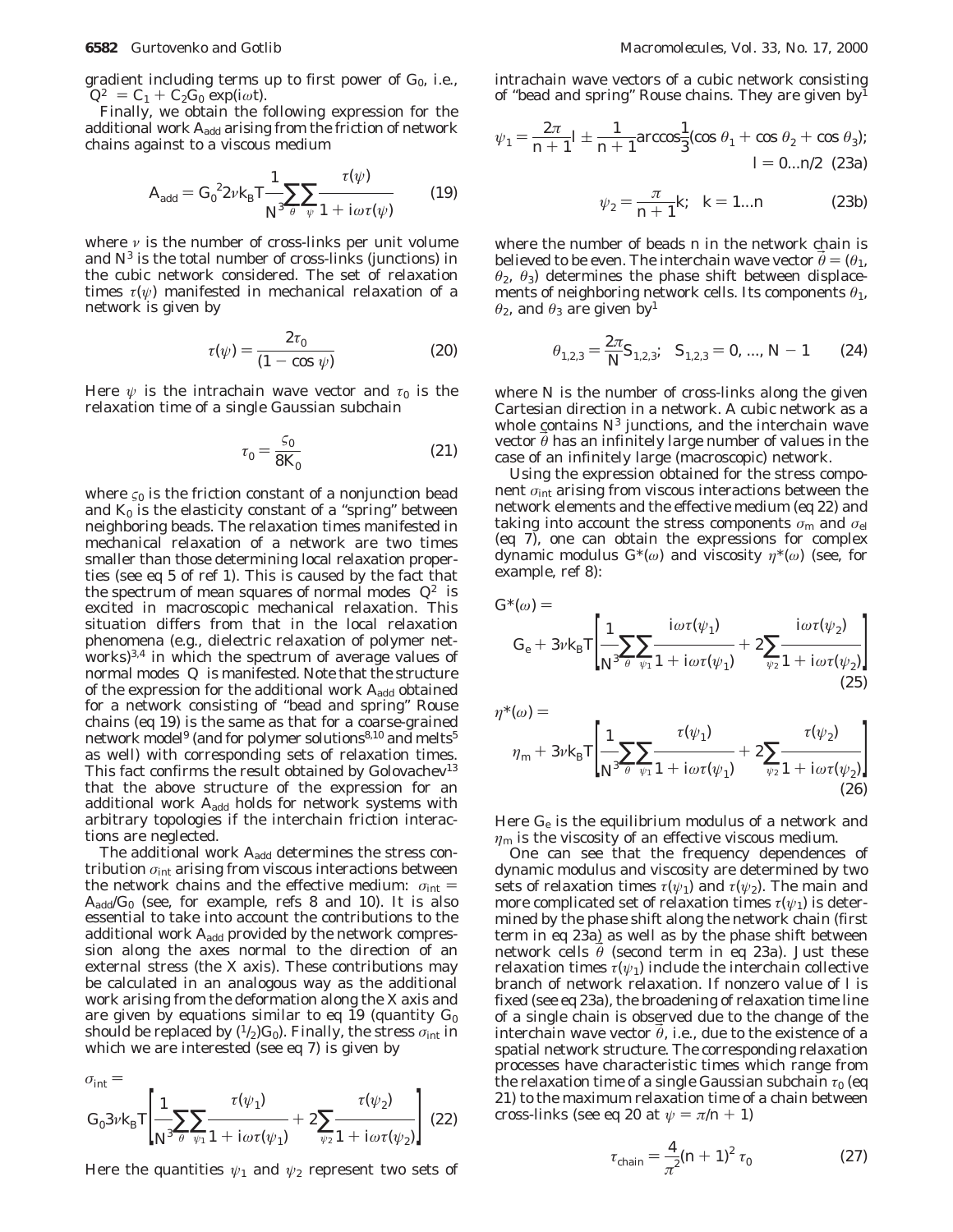and may be treated as intrachain relaxation processes. If we put *l* equal to zero in eq 23a, we obtain a purely interchain cooperative branch determined only by the phase shift *θ* between network cells. The corresponding relaxation processes have characteristic times ranging from *τ*chain to infinitely long times and may be treated as interchain relaxation processes. Besides the relaxation times  $\tau(\psi_1)$ , there is also a doubly degenerated set of relaxation times  $\tau(\psi_2)$  determined by the purely intrachain phase shift *ψ*<sup>2</sup> (eq 23b). These relaxation times correspond only to the intrachain relaxation processes, namely, to the relaxation of a single Rouse chain with fixed ends. $1$  In the next section the relative contributions from intra- and interchain relaxation processes to viscoelastic mechanical characteristics of a polymer network will be compared.

### **3. Discussion**

**3.1. Dynamic Modulus of Elasticity of a Network.** The dynamic modulus of elasticity *G*′(*ω*) (real part of complex dynamic modulus *G*\*(*ω*)) of a polymer network consisting of "bead and spring" Rouse chains has the form (eq 25)

$$
G(\omega) = G_{\rm e} + 3\nu k_{\rm B} T \left[ \frac{1}{N^3} \sum_{\theta} \sum_{\psi_1} \frac{(\omega \tau(\psi_1))^2}{1 + (\omega \tau(\psi_1))^2} + 2 \sum_{\psi_2} \frac{(\omega \tau(\psi_2))^2}{1 + (\omega \tau(\psi_2))^2} \right] (28)
$$

Here  $\tau(\psi)$  are the relaxation times manifested in mechanical relaxation (eqs 20 and 21), *ν* is the number of cross-links per unit volume, and *G*<sup>e</sup> is the equilibrium modulus of a polymer network. To compare the relative contributions from intra- and interchain relaxation processes to the dynamic modulus and to estimate the frequency dependence of *G*′(*ω*) on various limiting regions of frequency one can use the following approximation. The wave vector  $\psi_1$  at  $l = 0$  (see eq 23a) corresponds only to interchain relaxation. The quantity  $\psi_1$  at  $\ell \neq 0$  corresponds to the contribution from intrachain motions and is determined by the phase shift  $2\pi/(n+1)$  along the chain and by the phase shift  $\theta$ between network cells. The change of interchain wave vector  $\theta$  at fixed  $l \neq 0$  influences slightly the relaxation times  $\tau(\psi_1)$ . To a first approximation, one can assume for sufficiently long chains that the wave vector  $\psi_1(l \neq$ 0) does not depend on the phase shift θ between network cells. This means that we neglect the broadening of the relaxation spectrum of a polymer network in the region of intrachain relaxation (see also ref 1).

In the consideration of viscoelastic properties of a Gaussian network, two characteristic frequencies appear. The first frequency is equal to the inverse relaxation time *τ*<sub>0</sub> of a single Gaussian subchain. The second one is equal to the inverse maximum relaxation time *τ*chain of a chain between network junctions. The characteristic frequencies determine the following frequency regions: the region of extremely high frequencies *<sup>ω</sup>* .  $1/\tau_0$  corresponding to the network relaxation on a scale smaller than a Gaussian subchain size, the intermediate high-frequency region  $1/\tau_{\text{chain}} \ll \omega \ll 1/\tau_0$  corresponding to the relaxation on a scale-up to the dimension of a chain between cross-links, and the low-frequency region



**Figure 2.** Dynamic modulus of elasticity *G*′(*ω*) of a network in low-frequency region  $\omega \ll 1/\tau_{\text{chain}}$  (solid line). Lines with open circles  $(0)$  and solid squares  $(4)$  correspond to the inter- and intrachain contributions, respectively. Here  $n = 10$ .



**Figure 3.** Dynamic modulus of elasticity *G*′(*ω*) of a network in low-frequency region up to frequency  $\omega \approx 1/\tau_{\text{chain}}$  (solid line). The denotation of lines with symbols is the same as in Figure 2.

 $\omega \ll 1/\tau_{\text{chain}}$  corresponding to the large-scale collective network relaxation.

The dynamic modulus of elasticity *G*′(*ω*) of a polymer network in the low-frequency region ( $\omega \ll 1/\tau_{\text{chain}}$ ) behaves as

$$
G(\omega) - G_{\rm e} \simeq \nu k_{\rm B} T(\omega \tau_{\rm chain})^{3/2} 6\sqrt{3}\pi \tag{29}
$$

The interchain relaxation processes provide the main contribution to the dynamic modulus in this frequency region (Figure 2). The dynamic modulus *G*′(*ω*) of a network consisting of "bead and spring" Rouse chains has the same asymptotic frequency dependence in the low-frequency region as that for a simplified coarsegrained network model $9,12$  describing the collective interchain relaxation only. With increasing frequency, the contribution from interchain motions to frequency dependence of  $G'(\omega)$  becomes smaller. At  $w \approx \frac{1}{2}\tau_{\text{chain}}$ the interchain relaxation processes provide only the constant contribution to dynamic modulus *G*′(*ω*) (see Figure 3). In the high-frequency region  $(1/\tau_{chain} \ll \omega \ll$  $1/\tau_0$ ), the frequency dependence of  $G'(\omega)$  is mostly determined by the intrachain relaxation processes (Figure 4) and has the form

$$
G(\omega) - G_{\rm e} \simeq \nu k_{\rm B} T(n+1) \sqrt{\omega \tau_0^2 \frac{24}{\pi}} \tag{30}
$$

Figure 4 indicates that the dynamic modulus  $G'(\omega)$  – *G*<sup>e</sup> of a polymer network in the high-frequency region has a similar behavior as the dynamic modulus of a melt consisting of un-cross-linked polymer chains, which has an additional constant component corresponding to the high-frequency limit of an interchain contribution to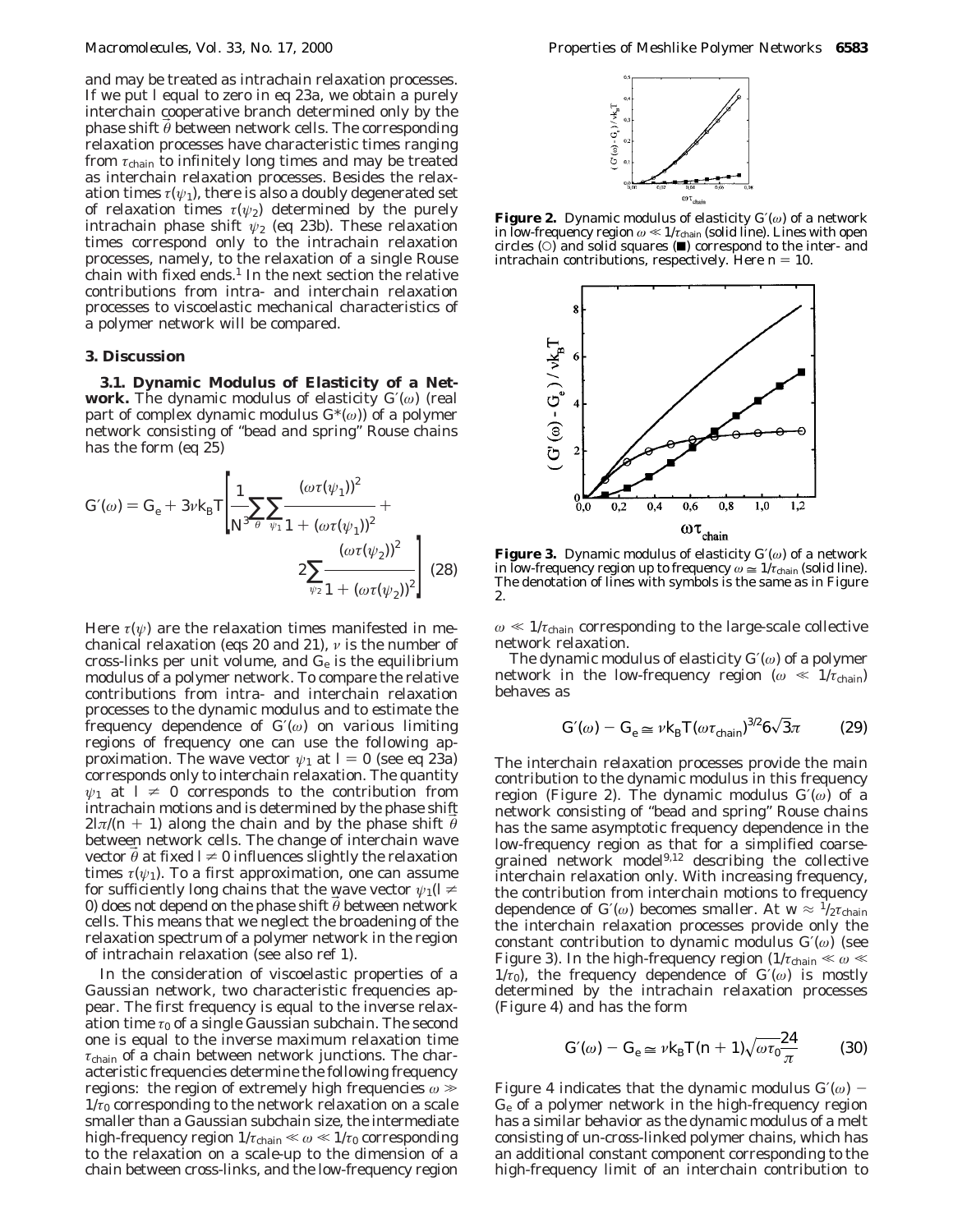

**Figure 4.** Dynamic modulus of elasticity *G*′(*ω*) of a network in high-frequency region  $\omega \gg 1/\tau_{\text{chain}}$  (solid line). The denotation of lines with symbols is the same as in Figure 2.

*G*′(*ω*) of the polymer network. It should be noted that all the curves in Figures are plotted using exact analytical expressions without any approximations (see eq 28 in the case of  $G(\omega)$ ). The approximation mentioned in this Section is used only to estimate the asymptotic behavior of viscoelastic mechanical characteristics considered.

**3.2. Dynamic Viscosity of a Network.** For dynamic viscosity *η*′(*ω*) of a polymer network (real part of complex dynamic viscosity  $\eta^*(\omega)$ ) we have (see eq 26)

$$
\eta'(\omega) = \eta_{\rm m} + 3\nu k_{\rm B} T \left[ \frac{1}{N^3} \sum_{\theta} \sum_{\psi_1} \frac{\tau(\psi_1)}{1 + (\omega \tau(\psi_1))^2} + 2 \sum_{\psi_2} \frac{\tau(\psi_2)}{1 + (\omega \tau(\psi_2))^2} \right] (31)
$$

where  $\eta_m$  is the viscosity of an effective viscous medium. In the region of high frequencies  $(1/\tau_{chain} \ll \omega \ll 1/\tau_0)$ , the dynamic viscosity *η*′(*ω*) of a network is determined by the intrachain relaxation processes and behaves as

$$
\eta'(\omega) - \eta_{\mathbf{m}} \simeq \nu k_{\mathbf{B}} T(n+1) \tau_0 \frac{1 \ 24}{\sqrt{\omega \tau_0} \pi} \tag{32}
$$

This is typical of a melt of un-cross-linked macromolecules.5,8 With decreasing frequency, the influence of the intrachain motions on frequency dependence of dynamic viscosity  $\eta'(\omega)$  becomes weaker. At  $\omega \leq 1/\tau_{\text{chain}}$  the intrachain relaxation processes begin to provide only the constant contribution independent of frequency (Figure 5). In the region of low frequencies ( $\omega \ll 1/\tau_{\text{chain}}$ ) the frequency dependence of *η*′(*ω*) is governed by the interchain relaxation processes (Figure 5). In this lowfrequency region, the quantity *η*′(*ω*) behaves as

$$
\eta'(\omega) \simeq \eta_{\rm m} + \eta'(0) - \nu k_{\rm B} T \tau_{\rm chain} \sqrt{\omega \tau_{\rm chain} \frac{18\sqrt{3}\pi}{5}} \tag{33}
$$

Here *η*′(0) is the dynamic viscosity of a polymer network at zero frequency

$$
\eta'(0) \simeq \nu k_{\rm B} T \tau_0 (n+1)^2 [C_{\rm intra} + C_{\rm inter}] \qquad (34)
$$

where *C*intra and *C*inter are numerical constants. The constants  $C_{\text{intra}} \approx 5.1$  and  $C_{\text{inter}} \approx 6.3$  correspond to the



**Figure 5.** Dynamic viscosity *η*′(*ω*) of a network (solid line). Lines with open circles  $(0)$  and solid squares  $(1)$  correspond to the inter- and intrachain contributions, respectively. Here  $n = 20$ .

contributions from intra- and interchain relaxation processes to the dynamic viscosity *η*′(0) of a network at zero frequency, respectively. The interchain contribution to *η*′(0) is slightly greater than the intrachain contribution, the interrelation  $C_{\text{inter}}/C_{\text{intra}} \approx 1.2$  does not depend on molecular weight of a chain between network junctions.

It should be especially emphasized that the contributions from intra- and interchain relaxation processes to dynamic viscosity at zero frequency have the same order of magnitude. The quantity *η*′(0) represents the sum of all relaxation times of a network (see eq 31 at  $\omega = 0$ ). The contribution from intrachain motions to dynamic viscosity at zero frequency *η*′intra(0) is given by

$$
\eta'_{intra}(0) \sim \nu k_{\rm B} T \int_{\tau_0}^{\tau_{\rm chain}} H(\tau) \tau \ d(\ln \tau) \tag{35}
$$

Here  $H(\tau)$  is the relaxation spectrum<sup>8</sup> (or the distribution function of relaxation times on a logarithmic scale) manifested in mechanical relaxation of a polymer network. The relaxation spectrum *H*(*τ*) of a polymer network consisting of "bead and spring" Rouse chains has the usual Rouse-like behavior  $\tau^{-1/2}$  in the short-time region  $\tau_0 < \tau < \tau_{\text{chain}}$  (see ref 1). Therefore, the function under the integral sign in eq 35 increases as  $\sqrt{\tau}$ , and the quantity  $\eta'_{intra}(0)$  is determined by the maximum relaxation time of intrachain motions, namely, by the maximum relaxation time of a chain between cross-links *τ*chain (eq 27). The contribution from interchain motions to dynamic viscosity *η*′intra(0), in turn, has the form

$$
\eta'_{\text{intra}}(0) \sim \nu k_{\text{B}} T \int_{\tau_{\text{chain}}}^{\infty} H(\tau) \tau \, \mathbf{d}(\ln \tau) \tag{36}
$$

As shown in ref 1, the relaxation spectrum *H*(*τ*) of a polymer network in the long-time interchain region *τ*  $> \tau_{\text{chain}}$  decreases as  $\tau^{-3/2}$ , i.e., more rapidly than the spectrum in the intrachain region. Therefore, the function under the integral sign in eq 36 behaves as  $\tau^{-1/2}$ . As a result, the quantity  $\eta'{}_{\text{intra}}(0)$  is mostly governed by the minimum relaxation time of large-scale interchain motions, i.e., by the same relaxation time *τ*<sub>chain</sub>. Thus, the contributions from intra- and interchain relaxation processes to dynamic viscosity at zero frequency are approximately equal. This is an essential result. It means that the intrachain motions provide noticeable contribution to macroscopic viscoelastic characteristics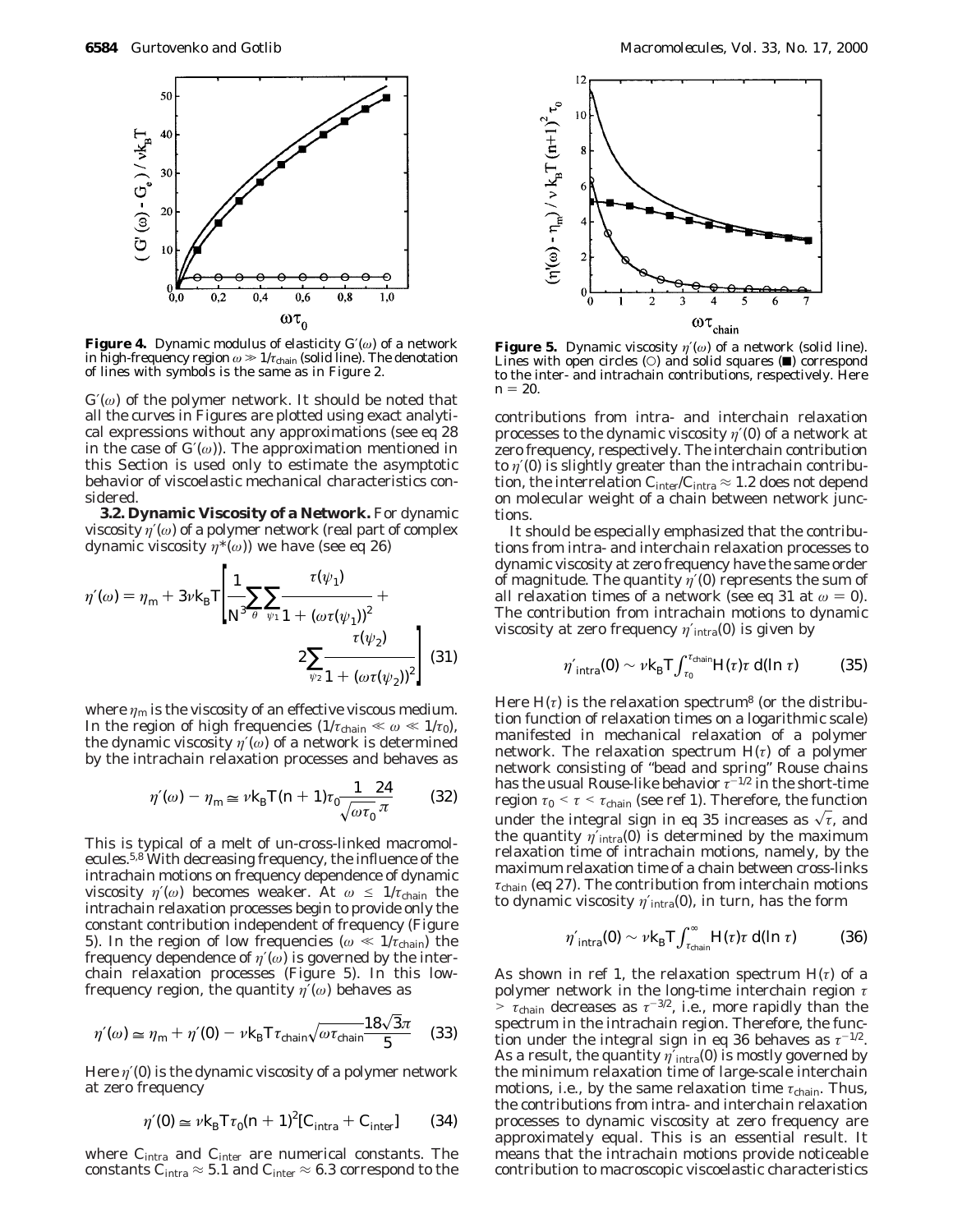of a polymer network (e.g., to the dynamic viscosity) even in the low-frequency region corresponding to largescale interchain relaxation. In contrast, local dynamic characteristics of the network are mostly governed by interchain motions on a scale greater than the average distance between cross-links.<sup>1</sup>

**3.3. Simplified Description of Viscoelastic Properties of a Network.** As shown in ref 1, the local dynamic characteristics of a polymer network (e.g., the mean-square displacement of a network junction) may be described to a rather good approximation by an simplified coarse-grained network model at times greater than the maximum relaxation time of a chain between cross-links. In the consideration of macroscopic viscoelastic characteristics of the network, the situation is more complicated because all network elements provide contributions to the macroscopic quantities. We begin with the comparison of dynamic viscosity *η*′(*ω*) of a network model consisting of "bead and spring" Rouse chains and of a coarse-grained network model. The coarse-grained model of a cubic network consists of junctions with the friction constant *ς* and Gaussian springs with the elasticity constant *K*, which connect the junctions into a spatial network structure.<sup>1,3,4,9,12,14,15</sup> The elasticity constant of a spring corresponds to the elasticity of a multisegmental Rouse chain between neighboring junctions. The friction constant of a junction corresponds to the friction of chain halves directly attached to the junction. The relaxation times of the coarse-grained model of a cubic network, which are manifested in mechanical relaxation, are given by<sup>9,12</sup>

$$
\tau(\vec{\theta}) = \frac{6\tau_{\min}}{(3 - \cos\theta_1 - \cos\theta_2 - \cos\theta_3)}
$$
(37)

where  $\tau_{\min} = \frac{c}{24K}$  is the minimum relaxation time of the coarse-grained network model. The relaxation times of the coarse-grained network are determined only by the interchain wave vector  $\hat{\theta} = (\theta_1, \theta_2, \theta_3)$  describing the phase shift between network cells (eq 24). The characteristic times of a simplified network model and a more realistic network model considered in the paper are related to each other by the following equation: $<sup>1</sup>$ </sup>

$$
\tau_{\min} = (n+1)^2 \tau_0 \tag{38}
$$

The dynamic viscosity *η*′*CG*(*ω*) of a coarse-grained network under an external stress producing a longitudinal velocity gradient in effective viscous medium is given  $by<sup>9</sup>$ 

$$
\eta'_{\text{CG}}(\omega) = \eta_{\text{m}} + 3\nu k_{\text{B}} \mathcal{T} \left[ \frac{1}{N^3} \sum_{\hat{\theta}} \frac{\tau(\hat{\theta})}{1 + (\omega \tau(\hat{\theta}))^2} \right] \tag{39}
$$

In Figure 6 we plot the dynamic viscosity *η*′(*ω*) of a network of "bead and spring" Rouse chains, the contribution from interchain relaxation processes to *η*′(*ω*) of this network model, and the dynamic viscosity of a coarse-grained network model. The dynamic viscosity of the coarse-grained network is found to be very close to the contribution from interchain motions to viscosity *η*′(*ω*) of a more realistic network model. Apart from the interchain relaxation processes, the small-scale intrachain motions also provide considerable contribution to dynamic viscosity *η*′(*ω*) of a polymer network in the lowfrequency region (see previous section). Therefore, the



**Figure 6.** Dynamic viscosity *η*′(*ω*) of a network consisting of "bead and spring" Rouse chains (solid line), interchain contribution to dynamic viscosity of this network (lines with open circles (O)), and dynamic viscosity *η*′(*ω*) of a coarse-grained network (lines with solid circles  $(\bullet)$ ). Here *n* = 20.

total dynamic viscosity of a network of "bead and spring" Rouse chains cannot be described only in terms of the coarse-grained network model even in the region of large-scale interchain relaxation. Hence, there is a certain difference between the macroscopic and local dynamic characteristics of a polymer network as regards the possibility of the above simplified description using the coarse-grained network model only.

It is also interesting to compare the dynamic viscosity *η*′(*ω*) of a polymer network and a melt consisting of uncross-linked chains at the same number of chains per unit volume *ν*chain. In the case of a regular cubic network, the quantity *ν*chain is related to the number of cross-links per unit volume  $\nu$  by a simple equation:  $\nu_{chain} = 3\nu$ . The dynamic viscosity of a polymer melt has been studied, for example, in ref 5 for the case of a shear velocity gradient of the effective viscous medium. In the case of a longitudinal velocity gradient, the dynamic viscosity *η*′(*ω*) of the melt of un-cross-linked chains having the same lengths as in a network may be presented in the form (in the Rouse-like region)

$$
\eta'_{\text{melt}}(\omega) = \eta_{\text{m}} + 3\nu_{\text{chain}} k_{\text{B}} T \sum_{\psi} \frac{\tau(\psi)}{1 + (\omega \tau(\psi))^2} \tag{40}
$$

Here  $\tau(\psi)$  are the relaxation times of a "bead and spring" Rouse chain consisting of  $(n + 1)$  subchains. They are given by eq 20 with wave vector  $\psi = k\pi/(n + 1)$  where  $k = 1...n$  (see, for example, refs 2, 5, and 8). One can see from Figure 7 that the dynamic viscosity *η*′(*ω*) of the melt is close to the contribution from intrachain relaxation processes to dynamic viscosity *η*′(*ω*) of a polymer network. The dynamic viscosity *η*′(0) of melt at zero frequency is found to be about two times smaller than that of a network at the same number of chains per unit volume (*ν*chain). In the high-frequency region (*ω*  $\gg 1/\tau_{\text{chain}}$ , the polymer network behaves like a melt consisting of un-cross-linked chains (Figure 7).

One can conclude that the frequency dependence of dynamic viscosity *η*′(*ω*) of a polymer network may be described to a good approximation in the low-frequency region ( $\omega \ll 1/\tau_{\text{chain}}$ ) by a coarse-grained network model and in the high-frequency region ( $\omega \gg 1/\tau_{\text{chain}}$ ) by a melt of un-cross-linked macromolecules having the same molecular weight as polymer chains in the network. It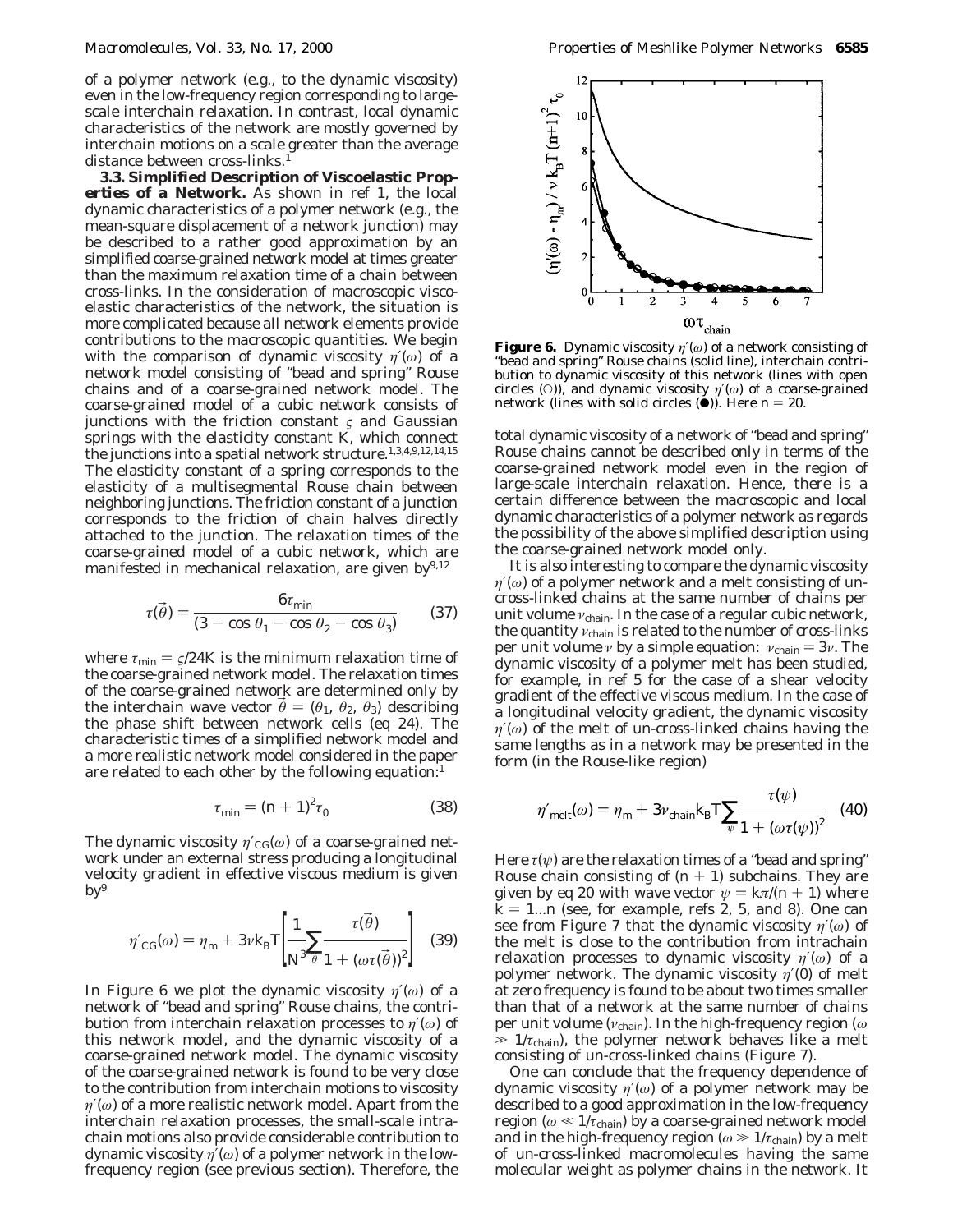

**Figure 7.** Dynamic viscosity *η*′(*ω*) of a network consisting of "bead and spring" Rouse chains (solid line), intrachain contribution to dynamic viscosity of this network (lines with solid squares (9)), and dynamic viscosity *η*′(*ω*) of melt consisting of un-cross-linked chains (lines with open squares  $(\Box)$ ). Here *n*  $= 20.$ 

is essential that the contribution from intrachain relaxation processes to the total dynamic viscosity of a polymer network cannot be omitted even in the lowfrequency region. This intrachain contribution practically does not change with frequency at sufficiently low frequencies (Figure 5) and is shown to be close to the dynamic viscosity at zero frequency of the melt of uncross-linked macromolecules. This means a certain "redefinition" of the concept of an effective viscous medium: now it depends on the scale of network motions. For the motions having characteristic scale smaller than the average distance between cross-links, the viscosity *η* of an effective viscous medium is assumed to be equal to that of a melt consisting of polymer monomers. It is quite analogous to the approach developed for polymer melts.5 For larger scale of network motions, the viscosity of the effective medium of a polymer network may be assumed to be close to that of a melt of polymer chains not connected in a spatial network structure.

**3.4. Problem of Hydrodynamic Interactions.** The results of this paper were obtained in terms of the dynamic network model in which the hydrodynamic interactions between the network elements and effective viscous medium are neglected. The network elements move against the viscous medium which is perturbed by a longitudinal velocity gradient. It is essential that we need the velocity gradient only to excite the mechanical relaxation spectrum, the relaxation times themselves correspond to those of a network system at a zero velocity gradient. If the hydrodynamic interactions are taken into account, the situation becomes more complicated. When the scales of motions smaller than the distance between neighboring cross-links are considered, the dynamic behavior of network chains is very close to that of un-cross-linked polymer chains in the melt. Therefore, the results obtained in the theory of dynamics of polymer melts can be used for the intrachain relaxation of polymer networks. In the polymer melt the motion of a single chain is considered as the motion in an effective medium which includes the effect of the other polymer chains (at least, in the Rouse-like region).<sup>5,16</sup> The viscosity  $\eta_m$  of this medium is assumed to be close to that of a liquid consisting of polymer monomers. On a small scale, the velocity profile  $V(r)$  of

the effective viscous medium at a distance *r* from a given chain segment decreases as  $1/\eta_m r$  according to the Oseen formula. On a large scale, the velocity profile obeys the macroscopic hydrodynamics, i.e., the velocity of medium should decrease as  $1/\eta r$  where  $\eta$  is the macroscopic viscosity of melt. If  $\eta_m \ll \eta$  the velocity field falls rapidly on the scale with an order of magnitude of tens of segments, and the so-called hydrodynamic screening takes place.<sup>5,16,17</sup> As a result of the hydrodynamic screening, the dynamic behavior of a single polymer chain in the melt becomes Rouse-like. Hence, for the relaxation times corresponding to the intrachain motions of a network, the hydrodynamic interactions are negligible.

If the scale of network motions larger than the distance between cross-links is considered, the contribution of the hydrodynamic interactions becomes noticeable as compared with that of stochastic Brownian forces. The hydrodynamic interactions are controlled by viscosity close to that of a melt of un-cross-linked chains  $(V(r) \sim 1/\eta r)$ . Thus, for large-scale collective motions of network chains the hydrodynamic interactions between the network and the effective medium may be important. To study this effect, a simplified coarse-grained network model describing only the collective interchain dynamics may be used. A bulk cross-linked polymer as a whole is an incompressible system, i.e., its volume and average distances between cross-linked are fixed. One can assume that an effective viscous medium has the properties of a real liquid, i.e., it represents an incompressible medium. Therefore, the combined consideration of the interacting network and mobile incompressible medium can be carried out. This approach has been developed by the authors in refs 18 and 19. The resulting relaxation spectrum is shown to depend considerably on the compressibility of a network component of the "network and incompressible medium" system.18,19 The network elements (junctions in the case of a coarse-grained network model) do not include all the degrees of freedom of an incompressible bulk polymer. Therefore, the network component may be either compressible or incompressible. If a network component itself is compressible, the set of relaxation times  $\tau(\theta)$  excited in the "network and medium" system is found to be the same as that of a network system in which the hydrodynamic interactions are absent (see eq 37). If the network component of the "network and medium" system is incompressible, another set of relaxation times *<sup>τ</sup>*\*(B*θ*) appears:

$$
\frac{1}{\tau^*(\vec{\theta})} = \frac{1}{\tau(\vec{\theta})} + \frac{1}{\tau^{**}}
$$
(41)

Here  $\tau(\theta)$  are the relaxation times corresponding to the compressible network component (eq 37), and  $\tau^{**} =$  $h_0\eta/K$  where  $\eta$  is the viscosity of an effective viscous medium, *K* is the elasticity constant of a Gaussian spring between cross-links of a coarse-grained network model, and  $h_0$  is the average distance between neighboring cross-links. This spectrum is restricted by the finite maximum relaxation time equal to *τ*\*\*. Moreover, one can show that it is a rather narrow spectrum. The relaxation spectrum of this type corresponds to the cooperative motion of the network and the medium. The effective viscous medium is partly carried along by the motion of network elements so that for large-scale motions ( $|\theta| \rightarrow 0$ ) the network and the medium move in